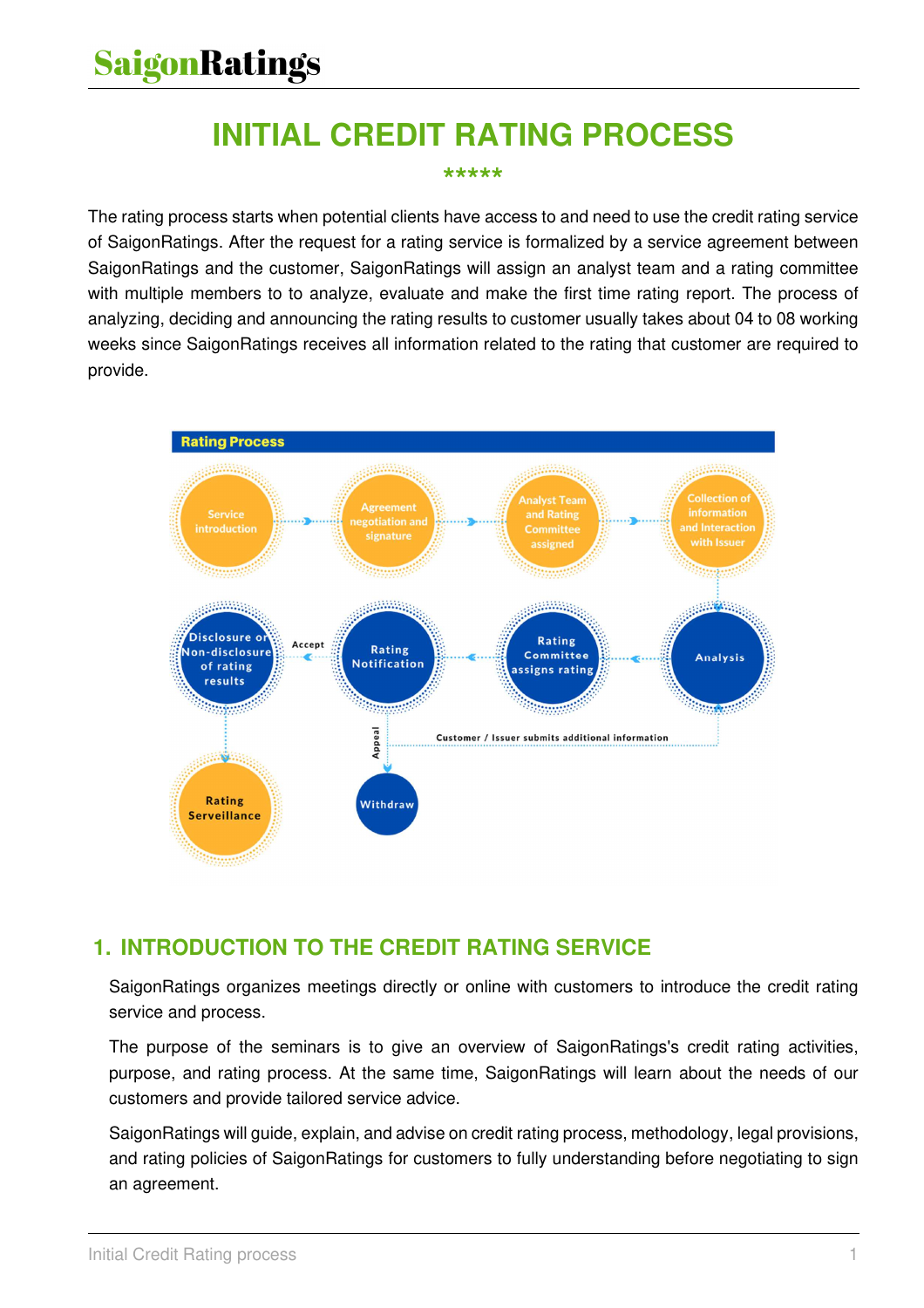# **SaigonRatings**

## **2. AGREEMENT NEGOTIATION AND SIGNATURE**

After the meeting about credit rating service introduction, if receiving customer's official request for providing credit rating service, SaigonRatings leaders will assign and authorize responsibility to work directly with authorized representatives of customer for the business development and marketing communication department.

The business development and marketing communication department, after being assigned, is responsible for negotiating and signing official agreement with customer.

During the negotiation, both parties exchange, discuss and agree on the basic contents related to the contract terms such as schedule, scope, data, and information that customer needs to provide, service fees, rights and obligations of both parties.

Analysts and committee members are not allowed to negotiate agreements with customers or discuss regarding payment terms. There are no other agreements related to the costs incurred by customers to pay any individual or SaigonRatings. The above-mentioned acts of any individual or group are considered as a violation of SaigonRatings's code of conduct.

The credit rating service agreement signed with customer is the legal basis for SaigonRatings to perform rating process for analyzing, assigning rating, and disclosing rating results.

### **3. ANALYST TEAM AND RATING COMMITTEE ASSIGNED**

SaigonRatings's Board of Directors will assign the analyst team and the rating committee to a specific clients or obligation.

Analyst team is responsible for contacting customer, offering cooperation, and support for ratings. The team leader has full authority and responsibility to manage the overall work and assign tasks to each analyst to ensure the schedule and quality of the work.

During rating process, analysts must absolutely comply and be responsible for reporting and explaining the work according to the operation regulations of analysts and the internal control system issued by SaigonRatings.

The head of the committee schedules the work of the rating committee and of each member in accordance with the general work plan approved by SaigonRatings.

The committee's working regime, the authority and the individual responsibility of each member must strictly comply with operation regulations and the internal control system issued by SaigonRatings.

#### **4. COLLECTION OF INFORMATION AND COMMUNICATION WITH CLIENTS**

The analyst team will contact, discuss with the clients to request relevant financial and non-financial information. The list of information to provide may vary according to the sector and market information.

#### **5. ANALYSIS**